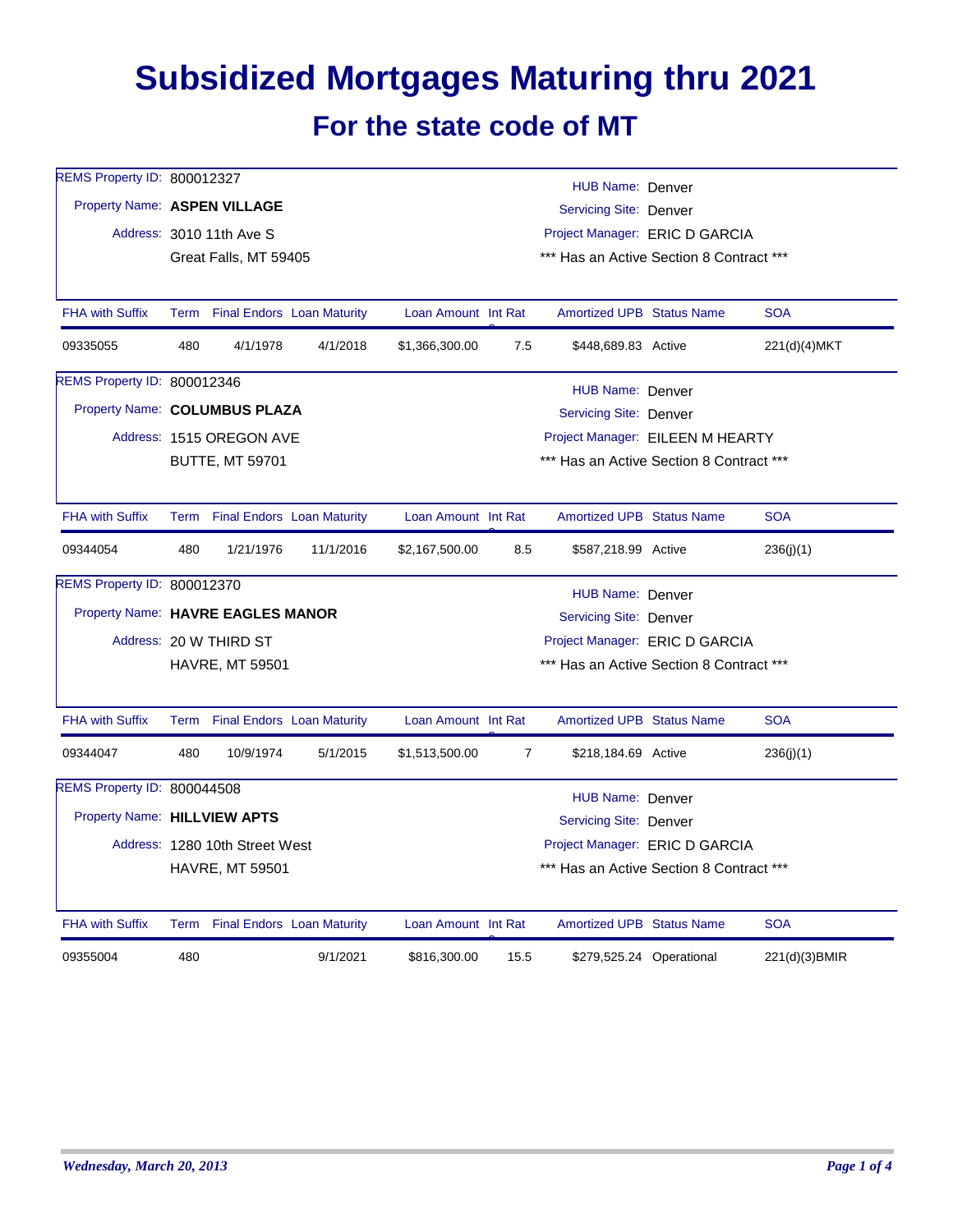| REMS Property ID: 800012377            |     |                             |                                 |                     |                | HUB Name: Denver                         |                                             |            |  |  |
|----------------------------------------|-----|-----------------------------|---------------------------------|---------------------|----------------|------------------------------------------|---------------------------------------------|------------|--|--|
| Property Name: HOMES ON THE RANGE      |     |                             |                                 |                     |                | Servicing Site: Denver                   |                                             |            |  |  |
|                                        |     | Address: 902 3RD ST E       |                                 |                     |                |                                          | Project Manager: ERIC D GARCIA              |            |  |  |
|                                        |     | ROUNDUP, MT 59072           |                                 |                     |                |                                          | *** Has an Active Section 8 Contract ***    |            |  |  |
|                                        |     |                             |                                 |                     |                |                                          |                                             |            |  |  |
| <b>FHA with Suffix</b>                 |     |                             | Term Final Endors Loan Maturity | Loan Amount Int Rat |                | <b>Amortized UPB Status Name</b>         |                                             | <b>SOA</b> |  |  |
| 09335053-S                             | 20  |                             | 6/1/2018                        | \$0.00              | 0              |                                          | \$556,989.53 Accruing/non-Payi 221(d)(3)MKT |            |  |  |
| REMS Property ID: 800012378            |     |                             |                                 |                     |                | HUB Name: Denver                         |                                             |            |  |  |
| Property Name: HORIZON LODGE           |     |                             |                                 |                     |                | Servicing Site: Denver                   |                                             |            |  |  |
|                                        |     | Address: 701 S WISCONSIN ST |                                 |                     |                | Project Manager: ERIC D GARCIA           |                                             |            |  |  |
|                                        |     | CONRAD, MT 59425            |                                 |                     |                | *** Has an Active Section 8 Contract *** |                                             |            |  |  |
|                                        |     |                             |                                 |                     |                |                                          |                                             |            |  |  |
| <b>FHA with Suffix</b>                 |     |                             | Term Final Endors Loan Maturity | Loan Amount Int Rat |                | <b>Amortized UPB Status Name</b>         |                                             | <b>SOA</b> |  |  |
| 09344051                               | 480 | 2/3/1975                    | 1/1/2015                        | \$1,326,300.00      | $\overline{7}$ | \$162,440.65 Active                      |                                             | 236(j)(1)  |  |  |
| REMS Property ID: 800012379            |     |                             |                                 |                     |                | HUB Name: Denver                         |                                             |            |  |  |
| Property Name: JOHN R RILEY APARTMENTS |     |                             |                                 |                     |                | Servicing Site: Denver                   |                                             |            |  |  |
|                                        |     | Address: 701 HOBSON AVE     |                                 |                     |                |                                          | Project Manager: EILEEN M HEARTY            |            |  |  |
|                                        |     | <b>BUTTE, MT 59701</b>      |                                 |                     |                |                                          | *** Has an Active Section 8 Contract ***    |            |  |  |
|                                        |     |                             |                                 |                     |                |                                          |                                             |            |  |  |
| <b>FHA with Suffix</b>                 |     |                             | Term Final Endors Loan Maturity | Loan Amount Int Rat |                | <b>Amortized UPB Status Name</b>         |                                             | <b>SOA</b> |  |  |
| 093EH006                               | 480 | 2/19/1982                   | 7/1/2021                        | \$337,600.00        | 8.5            | \$176,893.32 Active                      |                                             | 202        |  |  |
| REMS Property ID: 800012388            |     |                             |                                 |                     |                | <b>HUB Name: Denver</b>                  |                                             |            |  |  |
| Property Name: LEGION OASIS            |     |                             |                                 |                     |                | <b>Servicing Site: Denver</b>            |                                             |            |  |  |
|                                        |     | Address: 3400 HILL AVE      |                                 |                     |                |                                          | Project Manager: EILEEN M HEARTY            |            |  |  |
|                                        |     | <b>BUTTE, MT 59701</b>      |                                 |                     |                |                                          | *** Has an Active Section 8 Contract ***    |            |  |  |
|                                        |     |                             |                                 |                     |                |                                          |                                             |            |  |  |
| <b>FHA with Suffix</b>                 |     |                             | Term Final Endors Loan Maturity | Loan Amount Int Rat |                | Amortized UPB Status Name                |                                             | <b>SOA</b> |  |  |
| 09344041                               | 480 | 2/28/1974                   | 8/1/2014                        | \$2,810,200.00      | 7              | \$266,013.12 Active                      |                                             | 236(j)(1)  |  |  |
| REMS Property ID: 800012389            |     |                             |                                 |                     |                | HUB Name: Denver                         |                                             |            |  |  |
| Property Name: LEGION VILLA            |     |                             |                                 |                     |                | <b>Servicing Site: Denver</b>            |                                             |            |  |  |
|                                        |     | Address: 1215 W DURSTON RD  |                                 |                     |                |                                          | Project Manager: EILEEN M HEARTY            |            |  |  |
|                                        |     | BOZEMAN, MT 59715           |                                 |                     |                |                                          | *** Has an Active Section 8 Contract ***    |            |  |  |
|                                        |     |                             |                                 |                     |                |                                          |                                             |            |  |  |
| <b>FHA with Suffix</b>                 |     |                             | Term Final Endors Loan Maturity | Loan Amount Int Rat |                | <b>Amortized UPB Status Name</b>         |                                             | <b>SOA</b> |  |  |
| 093EH002                               | 480 | 3/19/1980                   | 4/1/2019                        | \$1,544,900.00      | 6.875          | \$563,076.63 Active                      |                                             | 202        |  |  |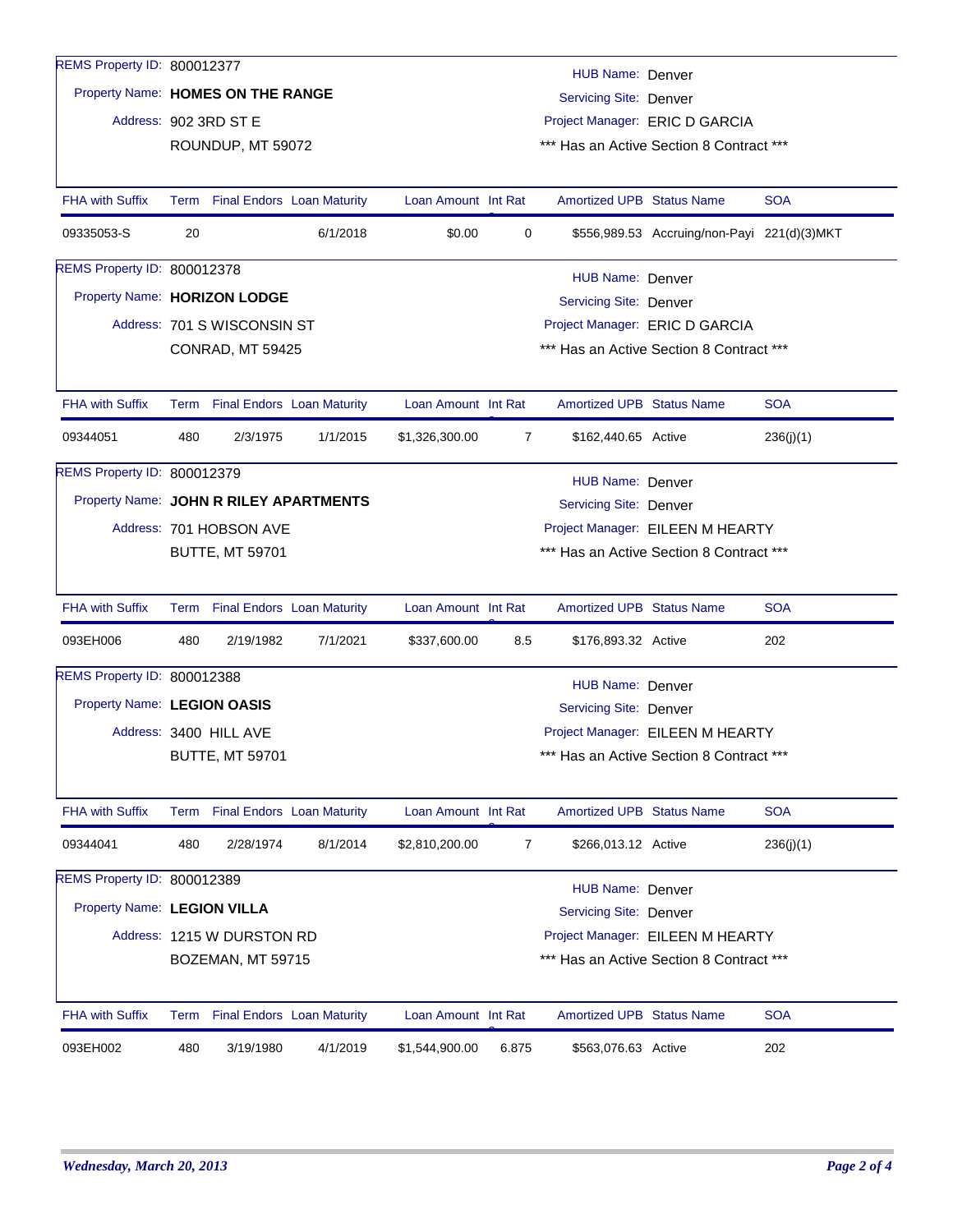| REMS Property ID: 800012395            |      |                           |                                   |                                                                            |                |                                          |               |                                                    |  |  |
|----------------------------------------|------|---------------------------|-----------------------------------|----------------------------------------------------------------------------|----------------|------------------------------------------|---------------|----------------------------------------------------|--|--|
|                                        |      |                           |                                   |                                                                            |                | HUB Name: Denver                         |               |                                                    |  |  |
| Property Name: MARIAS MANOR            |      |                           |                                   | Servicing Site: Denver                                                     |                |                                          |               |                                                    |  |  |
|                                        |      | Address: 208 5TH ST NORTH |                                   |                                                                            |                | Project Manager: ERIC D GARCIA           |               |                                                    |  |  |
|                                        |      | SHELBY, MT 59474          |                                   |                                                                            |                | *** Has an Active Section 8 Contract *** |               |                                                    |  |  |
|                                        |      |                           |                                   |                                                                            |                |                                          |               |                                                    |  |  |
| <b>FHA with Suffix</b>                 |      |                           | Term Final Endors Loan Maturity   | Loan Amount Int Rat                                                        |                | <b>Amortized UPB Status Name</b>         |               | <b>SOA</b>                                         |  |  |
| 093EH004                               | 480  | 4/8/1982                  | 11/1/2021                         | \$741,600.00                                                               | 8.5            | \$399,137.75 Active                      |               | 202                                                |  |  |
| REMS Property ID: 800012397            |      |                           |                                   |                                                                            |                | HUB Name: Denver                         |               |                                                    |  |  |
| Property Name: MILES CITY EAGLES MANOR |      |                           |                                   |                                                                            |                | Servicing Site: Denver                   |               |                                                    |  |  |
|                                        |      | Address: 1000 PALMER ST   |                                   |                                                                            |                |                                          |               |                                                    |  |  |
|                                        |      | MILES CITY, MT 59301      |                                   | Project Manager: ERIC D GARCIA<br>*** Has an Active Section 8 Contract *** |                |                                          |               |                                                    |  |  |
|                                        |      |                           |                                   |                                                                            |                |                                          |               |                                                    |  |  |
| <b>FHA with Suffix</b>                 |      |                           | Term Final Endors Loan Maturity   | Loan Amount Int Rat                                                        |                | <b>Amortized UPB Status Name</b>         |               | <b>SOA</b>                                         |  |  |
| 09344805                               | 480  | 8/15/1974                 | 8/1/2014                          | \$1,445,300.00                                                             | $\overline{7}$ | \$136,813.50 Active                      |               | 236(j)(1)/202                                      |  |  |
| REMS Property ID: 800012398            |      |                           |                                   |                                                                            |                | HUB Name: Denver                         |               |                                                    |  |  |
| Property Name: MISSOULA MANOR HOMES    |      |                           |                                   |                                                                            |                | Servicing Site: Denver                   |               |                                                    |  |  |
|                                        |      | Address: 909 W CENTRAL    |                                   |                                                                            |                | Project Manager: EILEEN M HEARTY         |               |                                                    |  |  |
|                                        |      | MISSOULA, MT 59801        |                                   |                                                                            |                | *** Has an Active Section 8 Contract *** |               |                                                    |  |  |
|                                        |      |                           |                                   |                                                                            |                |                                          |               |                                                    |  |  |
| <b>FHA with Suffix</b>                 |      |                           | Term Final Endors Loan Maturity   | Loan Amount Int Rat                                                        |                | <b>Amortized UPB Status Name</b>         |               | <b>SOA</b>                                         |  |  |
|                                        |      |                           |                                   |                                                                            |                |                                          |               |                                                    |  |  |
| 09344803                               | 480  | 1/30/1973                 | 7/1/2013                          | \$175,356.00                                                               | 8              |                                          | \$0.00 Active | 236(j)(1)/202                                      |  |  |
| REMS Property ID: 800012400            |      |                           |                                   |                                                                            |                |                                          |               |                                                    |  |  |
|                                        |      |                           |                                   |                                                                            |                | HUB Name: Denver                         |               |                                                    |  |  |
| Property Name: MONTANA PIONEER MANOR   |      |                           |                                   |                                                                            |                | Servicing Site: Denver                   |               |                                                    |  |  |
|                                        |      | Address: 605 N SHERIDAN   |                                   |                                                                            |                | Project Manager: ERIC D GARCIA           |               |                                                    |  |  |
|                                        |      | PLENTYWOOD, MT 59254      |                                   |                                                                            |                |                                          |               | *** Does NOT Have an Active Section 8 Contract *** |  |  |
| <b>FHA with Suffix</b>                 | Term |                           | <b>Final Endors</b> Loan Maturity | Loan Amount Int Rat                                                        |                | <b>Amortized UPB Status Name</b>         |               | <b>SOA</b>                                         |  |  |
| 093SH003                               | 576  | 7/1/1964                  | 7/1/2013                          | \$419,000.00                                                               | 3.5            | \$7,472.08 Active                        |               | 202                                                |  |  |
| REMS Property ID: 800012401            |      |                           |                                   |                                                                            |                |                                          |               |                                                    |  |  |
| Property Name: NEMONT MANOR            |      |                           |                                   |                                                                            |                | HUB Name: Denver                         |               |                                                    |  |  |
|                                        |      |                           |                                   |                                                                            |                | Servicing Site: Denver                   |               |                                                    |  |  |
|                                        |      | Address: 1100 4TH AVE S   |                                   |                                                                            |                | Project Manager: ERIC D GARCIA           |               |                                                    |  |  |
|                                        |      | GLASGOW, MT 59230         |                                   |                                                                            |                | *** Has an Active Section 8 Contract *** |               |                                                    |  |  |
| <b>FHA with Suffix</b>                 | Term |                           | <b>Final Endors Loan Maturity</b> | Loan Amount Int Rat                                                        |                | <b>Amortized UPB Status Name</b>         |               | <b>SOA</b>                                         |  |  |